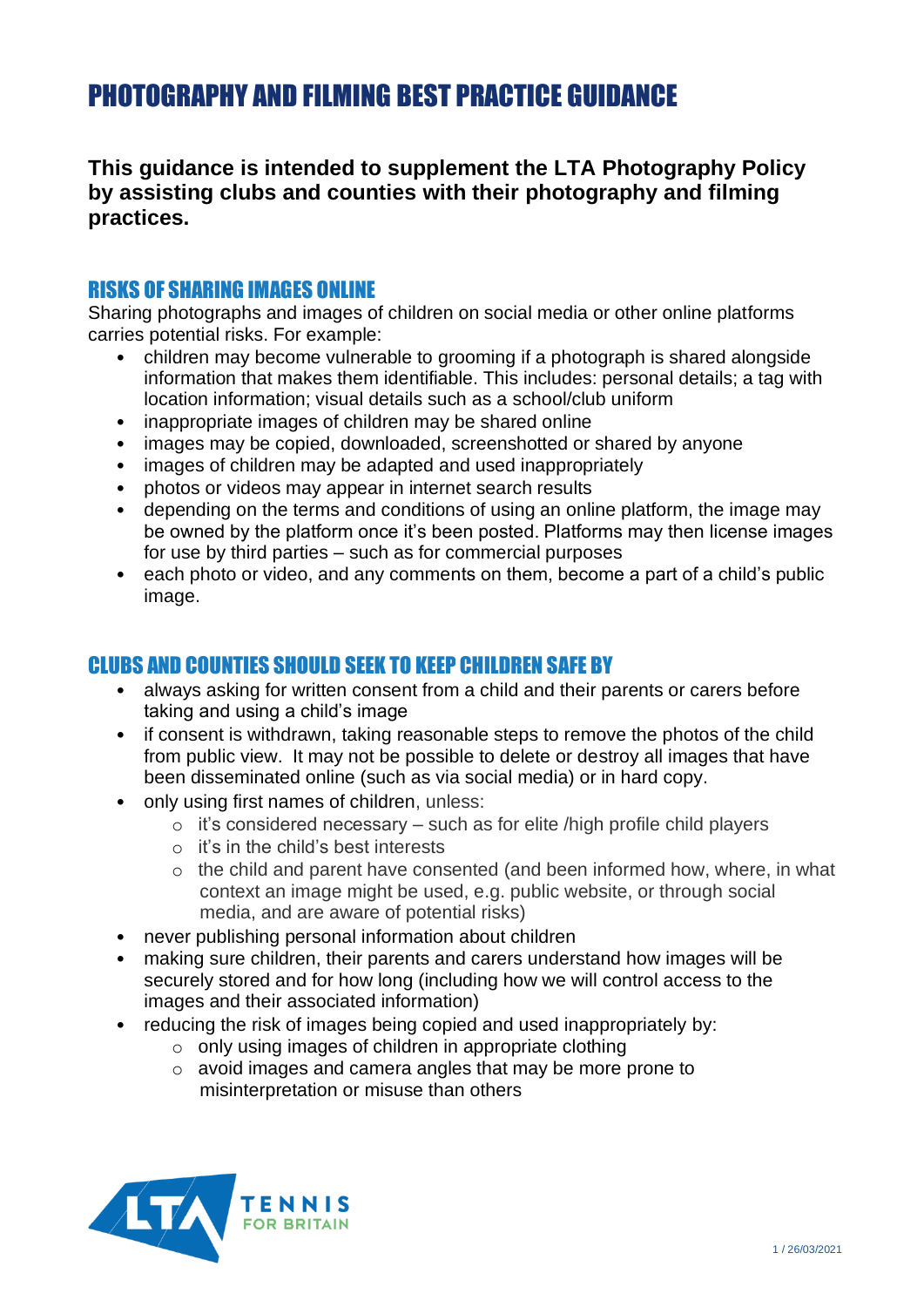- o avoiding full face and body shots of children taking part in activities such as swimming where there may be a heightened risk of images being misused
- using images that positively reflect children's involvement in the activity

## PHOTOGRAPHY AND/OR FILMING FOR PERSONAL USE

When children, parents/carers or spectators are taking photographs or filming at events and the images are for personal use, it is advisable to publish guidance on what will be allowed in the event programmes and/or announce details before the start of the event.

In the event that a player wishes to enter into a private arrangement with a commercial photographer or videographer, the photographer or videographer must have the express consent of that player (or their parent or legal guardian where the player is under 18 years old) and the LTA recommends that clubs and counties make any such photographer/videographer aware that they should be notifying the Competition Director of their attendance at the competition.

### USING OFFICIAL OR PROFESSIONAL PHOTOGRAPHERS

If a club or county engages a photographer for an event, it is advised that they:

- follow a safe recruitment process/policy
- provide the photographer with a clear brief about appropriate content and behaviour
- ensure the photographer wears identification at all times
- inform children and parents/carers that a photographer will be at the event and ensure they give written consent to images which feature close up images of their child being taken and shared\*
- inform the photographer about how to identify and avoid taking images of children without the required parental consent
- clarify areas where all photography is prohibited (i.e. toilets, changing areas, first aid areas)
- not allow the photographer to have unsupervised access to children
- not allow the photographer to carry out sessions outside the event or at a child's home
- report any concerns regarding inappropriate or intrusive photography.

\*At some events, wide-angle and general images of the event, the site, award ceremonies, and similar may be taken. It may not be reasonable, practical or proportionate to secure consent for every participating child in order to take such images. In these circumstances, clubs and counties should make clear to all participants and parents that these kinds of images will be taken, and for what purposes.

### PHOTOGRAPHY AND/OR FILMING FOR WIDER USE

If people such as local journalists or professional photographers (not hired by a club or county) wish to operate an event and share the images professionally or in the wider